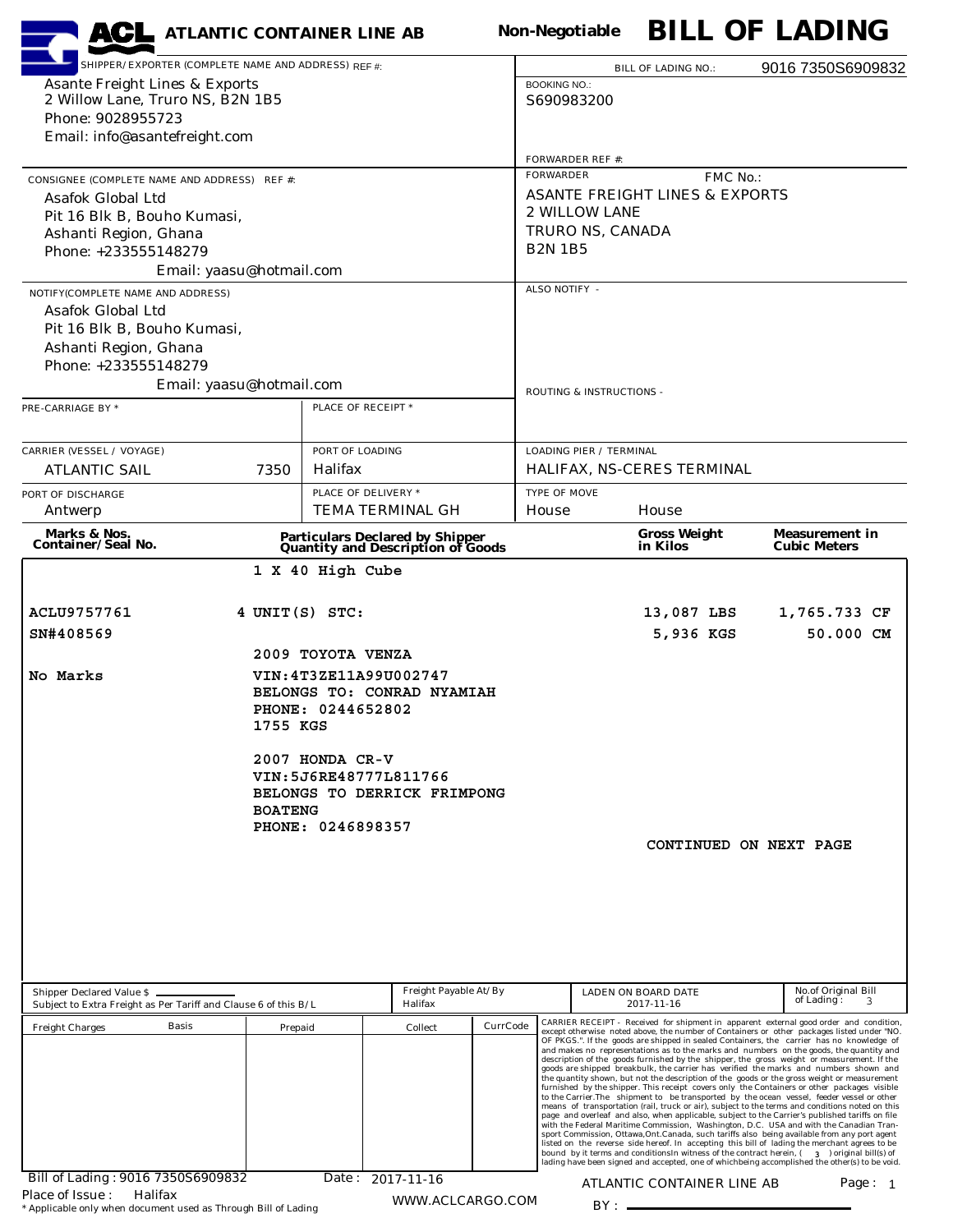| <b>ACL</b> ATLANTIC CONTAINER LINE AB                                                              |                                                                 |                                                                         |                                                                             |          | <b>BILL OF LADING</b><br><b>Non-Negotiable</b> |                                              |                                                                                                                                                                                                                                                                                                                                                                                                                                                                                                                                                                                                                                                                                                                                                                                                                                                                                                                                                                                                                                                                                                                                                                                                                                                                              |  |  |                               |  |
|----------------------------------------------------------------------------------------------------|-----------------------------------------------------------------|-------------------------------------------------------------------------|-----------------------------------------------------------------------------|----------|------------------------------------------------|----------------------------------------------|------------------------------------------------------------------------------------------------------------------------------------------------------------------------------------------------------------------------------------------------------------------------------------------------------------------------------------------------------------------------------------------------------------------------------------------------------------------------------------------------------------------------------------------------------------------------------------------------------------------------------------------------------------------------------------------------------------------------------------------------------------------------------------------------------------------------------------------------------------------------------------------------------------------------------------------------------------------------------------------------------------------------------------------------------------------------------------------------------------------------------------------------------------------------------------------------------------------------------------------------------------------------------|--|--|-------------------------------|--|
|                                                                                                    | SHIPPER/EXPORTER (COMPLETE NAME AND ADDRESS) REF #:             |                                                                         |                                                                             |          |                                                | <b>BILL OF LADING NO.:</b>                   | 9016 7350S6909832                                                                                                                                                                                                                                                                                                                                                                                                                                                                                                                                                                                                                                                                                                                                                                                                                                                                                                                                                                                                                                                                                                                                                                                                                                                            |  |  |                               |  |
| <b>Asante Freight Lines &amp; Exports</b><br>2 Willow Lane, Truro NS, B2N 1B5<br>Phone: 9028955723 |                                                                 |                                                                         |                                                                             |          | <b>BOOKING NO.:</b><br>S690983200              |                                              |                                                                                                                                                                                                                                                                                                                                                                                                                                                                                                                                                                                                                                                                                                                                                                                                                                                                                                                                                                                                                                                                                                                                                                                                                                                                              |  |  |                               |  |
|                                                                                                    |                                                                 |                                                                         |                                                                             |          |                                                |                                              |                                                                                                                                                                                                                                                                                                                                                                                                                                                                                                                                                                                                                                                                                                                                                                                                                                                                                                                                                                                                                                                                                                                                                                                                                                                                              |  |  | Email: info@asantefreight.com |  |
|                                                                                                    |                                                                 |                                                                         |                                                                             |          | <b>FORWARDER REF #:</b>                        |                                              |                                                                                                                                                                                                                                                                                                                                                                                                                                                                                                                                                                                                                                                                                                                                                                                                                                                                                                                                                                                                                                                                                                                                                                                                                                                                              |  |  |                               |  |
|                                                                                                    | CONSIGNEE (COMPLETE NAME AND ADDRESS) REF #:                    |                                                                         |                                                                             |          | <b>FORWARDER</b><br>FMC No.:                   |                                              |                                                                                                                                                                                                                                                                                                                                                                                                                                                                                                                                                                                                                                                                                                                                                                                                                                                                                                                                                                                                                                                                                                                                                                                                                                                                              |  |  |                               |  |
| <b>Asafok Global Ltd</b>                                                                           |                                                                 |                                                                         |                                                                             |          | <b>ASANTE FREIGHT LINES &amp; EXPORTS</b>      |                                              |                                                                                                                                                                                                                                                                                                                                                                                                                                                                                                                                                                                                                                                                                                                                                                                                                                                                                                                                                                                                                                                                                                                                                                                                                                                                              |  |  |                               |  |
| Pit 16 Blk B, Bouho Kumasi,                                                                        |                                                                 |                                                                         |                                                                             |          | 2 WILLOW LANE                                  |                                              |                                                                                                                                                                                                                                                                                                                                                                                                                                                                                                                                                                                                                                                                                                                                                                                                                                                                                                                                                                                                                                                                                                                                                                                                                                                                              |  |  |                               |  |
| Ashanti Region, Ghana                                                                              |                                                                 |                                                                         |                                                                             |          | TRURO NS, CANADA                               |                                              |                                                                                                                                                                                                                                                                                                                                                                                                                                                                                                                                                                                                                                                                                                                                                                                                                                                                                                                                                                                                                                                                                                                                                                                                                                                                              |  |  |                               |  |
| Phone: +233555148279                                                                               |                                                                 |                                                                         |                                                                             |          | <b>B2N 1B5</b>                                 |                                              |                                                                                                                                                                                                                                                                                                                                                                                                                                                                                                                                                                                                                                                                                                                                                                                                                                                                                                                                                                                                                                                                                                                                                                                                                                                                              |  |  |                               |  |
|                                                                                                    | Email: yaasu@hotmail.com                                        |                                                                         |                                                                             |          | ALSO NOTIFY -                                  |                                              |                                                                                                                                                                                                                                                                                                                                                                                                                                                                                                                                                                                                                                                                                                                                                                                                                                                                                                                                                                                                                                                                                                                                                                                                                                                                              |  |  |                               |  |
| NOTIFY(COMPLETE NAME AND ADDRESS)<br><b>Asafok Global Ltd</b>                                      |                                                                 |                                                                         |                                                                             |          |                                                |                                              |                                                                                                                                                                                                                                                                                                                                                                                                                                                                                                                                                                                                                                                                                                                                                                                                                                                                                                                                                                                                                                                                                                                                                                                                                                                                              |  |  |                               |  |
| Pit 16 Blk B, Bouho Kumasi,                                                                        |                                                                 |                                                                         |                                                                             |          |                                                |                                              |                                                                                                                                                                                                                                                                                                                                                                                                                                                                                                                                                                                                                                                                                                                                                                                                                                                                                                                                                                                                                                                                                                                                                                                                                                                                              |  |  |                               |  |
| Ashanti Region, Ghana                                                                              |                                                                 |                                                                         |                                                                             |          |                                                |                                              |                                                                                                                                                                                                                                                                                                                                                                                                                                                                                                                                                                                                                                                                                                                                                                                                                                                                                                                                                                                                                                                                                                                                                                                                                                                                              |  |  |                               |  |
| Phone: +233555148279                                                                               |                                                                 |                                                                         |                                                                             |          |                                                |                                              |                                                                                                                                                                                                                                                                                                                                                                                                                                                                                                                                                                                                                                                                                                                                                                                                                                                                                                                                                                                                                                                                                                                                                                                                                                                                              |  |  |                               |  |
|                                                                                                    | Email: yaasu@hotmail.com                                        |                                                                         |                                                                             |          | ROUTING & INSTRUCTIONS -                       |                                              |                                                                                                                                                                                                                                                                                                                                                                                                                                                                                                                                                                                                                                                                                                                                                                                                                                                                                                                                                                                                                                                                                                                                                                                                                                                                              |  |  |                               |  |
| PRE-CARRIAGE BY *                                                                                  |                                                                 | PLACE OF RECEIPT *                                                      |                                                                             |          |                                                |                                              |                                                                                                                                                                                                                                                                                                                                                                                                                                                                                                                                                                                                                                                                                                                                                                                                                                                                                                                                                                                                                                                                                                                                                                                                                                                                              |  |  |                               |  |
|                                                                                                    |                                                                 |                                                                         |                                                                             |          |                                                |                                              |                                                                                                                                                                                                                                                                                                                                                                                                                                                                                                                                                                                                                                                                                                                                                                                                                                                                                                                                                                                                                                                                                                                                                                                                                                                                              |  |  |                               |  |
| <b>CARRIER (VESSEL / VOYAGE)</b>                                                                   |                                                                 | PORT OF LOADING                                                         |                                                                             |          | <b>LOADING PIER / TERMINAL</b>                 |                                              |                                                                                                                                                                                                                                                                                                                                                                                                                                                                                                                                                                                                                                                                                                                                                                                                                                                                                                                                                                                                                                                                                                                                                                                                                                                                              |  |  |                               |  |
| <b>ATLANTIC SAIL</b>                                                                               | 7350                                                            | <b>Halifax</b>                                                          |                                                                             |          |                                                | HALIFAX, NS-CERES TERMINAL                   |                                                                                                                                                                                                                                                                                                                                                                                                                                                                                                                                                                                                                                                                                                                                                                                                                                                                                                                                                                                                                                                                                                                                                                                                                                                                              |  |  |                               |  |
| PORT OF DISCHARGE                                                                                  |                                                                 | PLACE OF DELIVERY *                                                     |                                                                             |          | TYPE OF MOVE                                   |                                              |                                                                                                                                                                                                                                                                                                                                                                                                                                                                                                                                                                                                                                                                                                                                                                                                                                                                                                                                                                                                                                                                                                                                                                                                                                                                              |  |  |                               |  |
| Antwerp                                                                                            |                                                                 |                                                                         | <b>TEMA TERMINAL GH</b>                                                     |          | House<br>House<br><b>Gross Weight</b>          |                                              |                                                                                                                                                                                                                                                                                                                                                                                                                                                                                                                                                                                                                                                                                                                                                                                                                                                                                                                                                                                                                                                                                                                                                                                                                                                                              |  |  |                               |  |
| Marks & Nos.<br>Container/Seal No.                                                                 |                                                                 |                                                                         | Particulars Declared by Shipper<br><b>Quantity and Description of Goods</b> |          |                                                | <b>Measurement in</b><br><b>Cubic Meters</b> |                                                                                                                                                                                                                                                                                                                                                                                                                                                                                                                                                                                                                                                                                                                                                                                                                                                                                                                                                                                                                                                                                                                                                                                                                                                                              |  |  |                               |  |
|                                                                                                    | 1544 KGS                                                        |                                                                         |                                                                             |          |                                                |                                              |                                                                                                                                                                                                                                                                                                                                                                                                                                                                                                                                                                                                                                                                                                                                                                                                                                                                                                                                                                                                                                                                                                                                                                                                                                                                              |  |  |                               |  |
|                                                                                                    | <b>ASAMANY</b><br>1230 KGS                                      | 2014 HONDA CIVIC<br>PHONE: 0542377455                                   | VIN: 2HGFB2F46EH040744<br>BELONGS TO: EVANS ADDO                            |          |                                                |                                              |                                                                                                                                                                                                                                                                                                                                                                                                                                                                                                                                                                                                                                                                                                                                                                                                                                                                                                                                                                                                                                                                                                                                                                                                                                                                              |  |  |                               |  |
|                                                                                                    | <b>SAKYIAMAH</b><br>1407KGS                                     | <b>2011 HYUNDAI ELANTRA</b><br>BELONGS TO: RAYMOND<br>PHONE: 0244721025 | VIN: 5NPDH4AE2BH020445<br>1 LOT OF PERSONAL EFFECTS                         |          |                                                |                                              | CONTINUED ON NEXT PAGE                                                                                                                                                                                                                                                                                                                                                                                                                                                                                                                                                                                                                                                                                                                                                                                                                                                                                                                                                                                                                                                                                                                                                                                                                                                       |  |  |                               |  |
| Shipper Declared Value \$                                                                          | Subject to Extra Freight as Per Tariff and Clause 6 of this B/L |                                                                         | Freight Payable At/By                                                       |          | LADEN ON BOARD DATE<br>2017-11-16              | No.of Original Bill<br>of Lading:<br>3       |                                                                                                                                                                                                                                                                                                                                                                                                                                                                                                                                                                                                                                                                                                                                                                                                                                                                                                                                                                                                                                                                                                                                                                                                                                                                              |  |  |                               |  |
| <b>Freight Charges</b>                                                                             | <b>Basis</b><br>Prepaid                                         |                                                                         | Collect                                                                     | CurrCode |                                                |                                              | CARRIER RECEIPT - Received for shipment in apparent external good order and condition,<br>except otherwise noted above, the number of Containers or other packages listed under "NO.<br>OF PKGS.". If the goods are shipped in sealed Containers, the carrier has no knowledge of                                                                                                                                                                                                                                                                                                                                                                                                                                                                                                                                                                                                                                                                                                                                                                                                                                                                                                                                                                                            |  |  |                               |  |
|                                                                                                    |                                                                 |                                                                         |                                                                             |          |                                                |                                              | and makes no representations as to the marks and numbers on the goods, the quantity and<br>description of the goods furnished by the shipper, the gross weight or measurement. If the<br>goods are shipped breakbulk, the carrier has verified the marks and numbers shown and<br>the quantity shown, but not the description of the goods or the gross weight or measurement<br>furnished by the shipper. This receipt covers only the Containers or other packages visible<br>to the Carrier.The shipment to be transported by the ocean vessel, feeder vessel or other<br>means of transportation (rail, truck or air), subject to the terms and conditions noted on this<br>page and overleaf and also, when applicable, subject to the Carrier's published tariffs on file<br>with the Federal Maritime Commission, Washington, D.C. USA and with the Canadian Tran-<br>sport Commission, Ottawa, Ont. Canada, such tariffs also being available from any port agent<br>listed on the reverse side hereof. In accepting this bill of lading the merchant agrees to be<br>bound by it terms and conditions In witness of the contract herein, (300) original bill(s) of<br>lading have been signed and accepted, one of whichbeing accomplished the other(s) to be void. |  |  |                               |  |
| Bill of Lading: 9016 7350S6909832                                                                  |                                                                 |                                                                         | Date: 2017-11-16                                                            |          |                                                | ATLANTIC CONTAINER LINE AB                   | Page: 2                                                                                                                                                                                                                                                                                                                                                                                                                                                                                                                                                                                                                                                                                                                                                                                                                                                                                                                                                                                                                                                                                                                                                                                                                                                                      |  |  |                               |  |
| Place of Issue:<br>Halifax                                                                         | * Applicable only when document used as Through Bill of Lading  |                                                                         | WWW.ACLCARGO.COM                                                            |          | $BY:$ —                                        |                                              |                                                                                                                                                                                                                                                                                                                                                                                                                                                                                                                                                                                                                                                                                                                                                                                                                                                                                                                                                                                                                                                                                                                                                                                                                                                                              |  |  |                               |  |

Place of Issue : Halifax<br>\* Applicable only when document used as Through Bill of Lading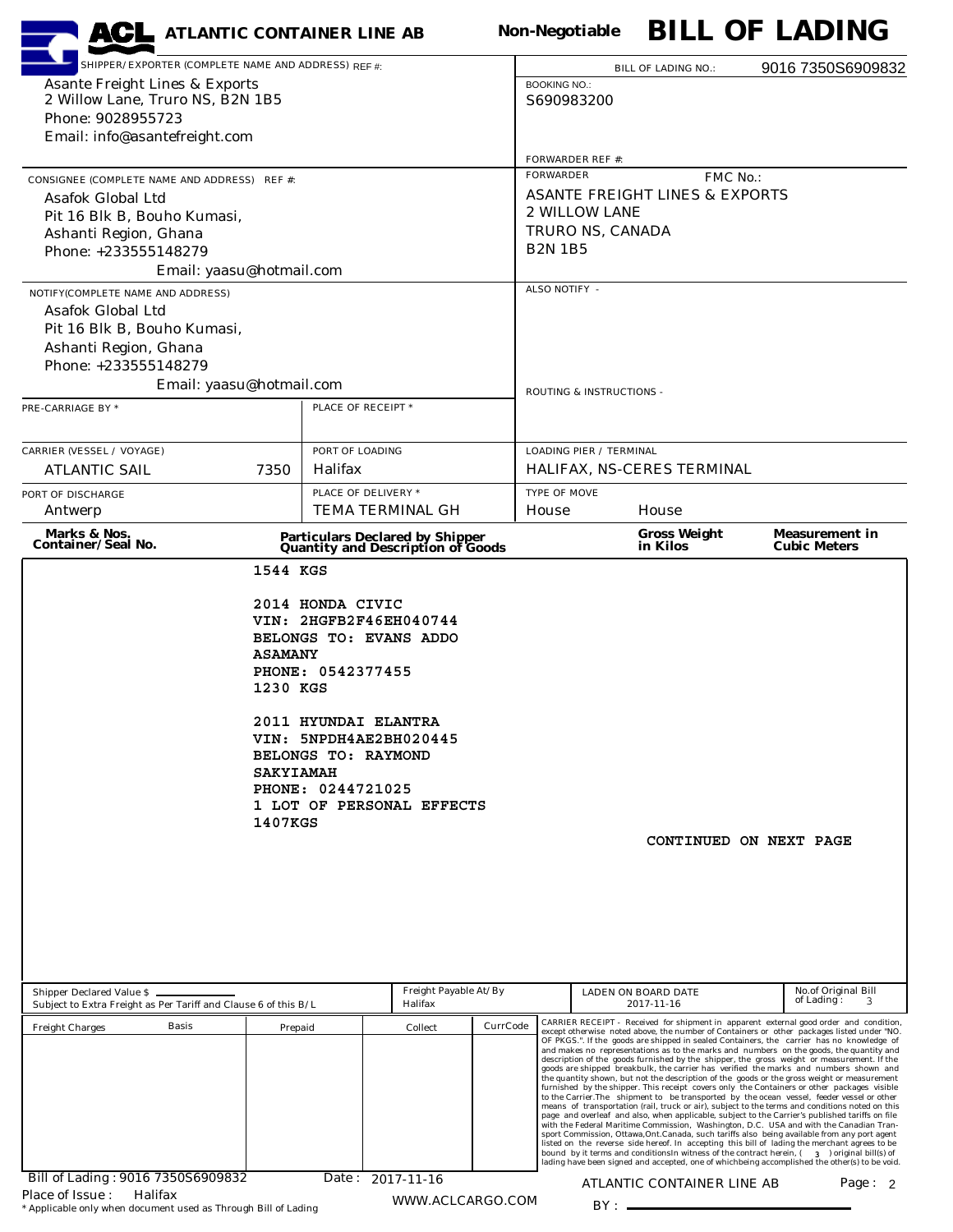| <b>ACL</b> ATLANTIC CONTAINER LINE AB                                                                                                                                                                                                                                                                                                                                                                                               |                                   |                                                                              |                                                 | <b>Non-Negotiable</b>                        |                                           |                     | <b>BILL OF LADING</b>                                                                                                                                                                                                                                                                                                                                                                                                                                                                                                                                                                                                                                                                                                                                                                                                                                                                                                                                                                                                                                                                                                                                                                                                                                                                                                                                                                                                                                                                                                                                             |  |  |  |
|-------------------------------------------------------------------------------------------------------------------------------------------------------------------------------------------------------------------------------------------------------------------------------------------------------------------------------------------------------------------------------------------------------------------------------------|-----------------------------------|------------------------------------------------------------------------------|-------------------------------------------------|----------------------------------------------|-------------------------------------------|---------------------|-------------------------------------------------------------------------------------------------------------------------------------------------------------------------------------------------------------------------------------------------------------------------------------------------------------------------------------------------------------------------------------------------------------------------------------------------------------------------------------------------------------------------------------------------------------------------------------------------------------------------------------------------------------------------------------------------------------------------------------------------------------------------------------------------------------------------------------------------------------------------------------------------------------------------------------------------------------------------------------------------------------------------------------------------------------------------------------------------------------------------------------------------------------------------------------------------------------------------------------------------------------------------------------------------------------------------------------------------------------------------------------------------------------------------------------------------------------------------------------------------------------------------------------------------------------------|--|--|--|
| SHIPPER/EXPORTER (COMPLETE NAME AND ADDRESS) REF #:                                                                                                                                                                                                                                                                                                                                                                                 |                                   |                                                                              | <b>BILL OF LADING NO.:</b>                      |                                              | 9016 7350S6909832                         |                     |                                                                                                                                                                                                                                                                                                                                                                                                                                                                                                                                                                                                                                                                                                                                                                                                                                                                                                                                                                                                                                                                                                                                                                                                                                                                                                                                                                                                                                                                                                                                                                   |  |  |  |
| <b>Asante Freight Lines &amp; Exports</b>                                                                                                                                                                                                                                                                                                                                                                                           |                                   |                                                                              |                                                 | <b>BOOKING NO.:</b>                          |                                           |                     |                                                                                                                                                                                                                                                                                                                                                                                                                                                                                                                                                                                                                                                                                                                                                                                                                                                                                                                                                                                                                                                                                                                                                                                                                                                                                                                                                                                                                                                                                                                                                                   |  |  |  |
| 2 Willow Lane, Truro NS, B2N 1B5<br>Phone: 9028955723                                                                                                                                                                                                                                                                                                                                                                               |                                   |                                                                              |                                                 | S690983200                                   |                                           |                     |                                                                                                                                                                                                                                                                                                                                                                                                                                                                                                                                                                                                                                                                                                                                                                                                                                                                                                                                                                                                                                                                                                                                                                                                                                                                                                                                                                                                                                                                                                                                                                   |  |  |  |
| Email: info@asantefreight.com                                                                                                                                                                                                                                                                                                                                                                                                       |                                   |                                                                              |                                                 |                                              |                                           |                     |                                                                                                                                                                                                                                                                                                                                                                                                                                                                                                                                                                                                                                                                                                                                                                                                                                                                                                                                                                                                                                                                                                                                                                                                                                                                                                                                                                                                                                                                                                                                                                   |  |  |  |
|                                                                                                                                                                                                                                                                                                                                                                                                                                     |                                   |                                                                              |                                                 | <b>FORWARDER REF #:</b>                      |                                           |                     |                                                                                                                                                                                                                                                                                                                                                                                                                                                                                                                                                                                                                                                                                                                                                                                                                                                                                                                                                                                                                                                                                                                                                                                                                                                                                                                                                                                                                                                                                                                                                                   |  |  |  |
| CONSIGNEE (COMPLETE NAME AND ADDRESS) REF #:                                                                                                                                                                                                                                                                                                                                                                                        |                                   |                                                                              |                                                 | <b>FORWARDER</b><br>FMC No.:                 |                                           |                     |                                                                                                                                                                                                                                                                                                                                                                                                                                                                                                                                                                                                                                                                                                                                                                                                                                                                                                                                                                                                                                                                                                                                                                                                                                                                                                                                                                                                                                                                                                                                                                   |  |  |  |
| Asafok Global Ltd                                                                                                                                                                                                                                                                                                                                                                                                                   |                                   |                                                                              |                                                 |                                              | <b>ASANTE FREIGHT LINES &amp; EXPORTS</b> |                     |                                                                                                                                                                                                                                                                                                                                                                                                                                                                                                                                                                                                                                                                                                                                                                                                                                                                                                                                                                                                                                                                                                                                                                                                                                                                                                                                                                                                                                                                                                                                                                   |  |  |  |
| Pit 16 Blk B, Bouho Kumasi,                                                                                                                                                                                                                                                                                                                                                                                                         |                                   |                                                                              |                                                 | 2 WILLOW LANE                                |                                           |                     |                                                                                                                                                                                                                                                                                                                                                                                                                                                                                                                                                                                                                                                                                                                                                                                                                                                                                                                                                                                                                                                                                                                                                                                                                                                                                                                                                                                                                                                                                                                                                                   |  |  |  |
| Ashanti Region, Ghana<br>Phone: +233555148279                                                                                                                                                                                                                                                                                                                                                                                       |                                   |                                                                              |                                                 | TRURO NS, CANADA<br><b>B2N 1B5</b>           |                                           |                     |                                                                                                                                                                                                                                                                                                                                                                                                                                                                                                                                                                                                                                                                                                                                                                                                                                                                                                                                                                                                                                                                                                                                                                                                                                                                                                                                                                                                                                                                                                                                                                   |  |  |  |
| Email: yaasu@hotmail.com                                                                                                                                                                                                                                                                                                                                                                                                            |                                   |                                                                              |                                                 |                                              |                                           |                     |                                                                                                                                                                                                                                                                                                                                                                                                                                                                                                                                                                                                                                                                                                                                                                                                                                                                                                                                                                                                                                                                                                                                                                                                                                                                                                                                                                                                                                                                                                                                                                   |  |  |  |
| NOTIFY(COMPLETE NAME AND ADDRESS)                                                                                                                                                                                                                                                                                                                                                                                                   |                                   |                                                                              |                                                 | ALSO NOTIFY -                                |                                           |                     |                                                                                                                                                                                                                                                                                                                                                                                                                                                                                                                                                                                                                                                                                                                                                                                                                                                                                                                                                                                                                                                                                                                                                                                                                                                                                                                                                                                                                                                                                                                                                                   |  |  |  |
| Asafok Global Ltd                                                                                                                                                                                                                                                                                                                                                                                                                   |                                   |                                                                              |                                                 |                                              |                                           |                     |                                                                                                                                                                                                                                                                                                                                                                                                                                                                                                                                                                                                                                                                                                                                                                                                                                                                                                                                                                                                                                                                                                                                                                                                                                                                                                                                                                                                                                                                                                                                                                   |  |  |  |
| Pit 16 Blk B, Bouho Kumasi,                                                                                                                                                                                                                                                                                                                                                                                                         |                                   |                                                                              |                                                 |                                              |                                           |                     |                                                                                                                                                                                                                                                                                                                                                                                                                                                                                                                                                                                                                                                                                                                                                                                                                                                                                                                                                                                                                                                                                                                                                                                                                                                                                                                                                                                                                                                                                                                                                                   |  |  |  |
| Ashanti Region, Ghana                                                                                                                                                                                                                                                                                                                                                                                                               |                                   |                                                                              |                                                 |                                              |                                           |                     |                                                                                                                                                                                                                                                                                                                                                                                                                                                                                                                                                                                                                                                                                                                                                                                                                                                                                                                                                                                                                                                                                                                                                                                                                                                                                                                                                                                                                                                                                                                                                                   |  |  |  |
| Phone: +233555148279                                                                                                                                                                                                                                                                                                                                                                                                                |                                   |                                                                              |                                                 |                                              |                                           |                     |                                                                                                                                                                                                                                                                                                                                                                                                                                                                                                                                                                                                                                                                                                                                                                                                                                                                                                                                                                                                                                                                                                                                                                                                                                                                                                                                                                                                                                                                                                                                                                   |  |  |  |
| Email: yaasu@hotmail.com                                                                                                                                                                                                                                                                                                                                                                                                            |                                   |                                                                              |                                                 | ROUTING & INSTRUCTIONS -                     |                                           |                     |                                                                                                                                                                                                                                                                                                                                                                                                                                                                                                                                                                                                                                                                                                                                                                                                                                                                                                                                                                                                                                                                                                                                                                                                                                                                                                                                                                                                                                                                                                                                                                   |  |  |  |
| PRE-CARRIAGE BY *                                                                                                                                                                                                                                                                                                                                                                                                                   | PLACE OF RECEIPT *                |                                                                              |                                                 |                                              |                                           |                     |                                                                                                                                                                                                                                                                                                                                                                                                                                                                                                                                                                                                                                                                                                                                                                                                                                                                                                                                                                                                                                                                                                                                                                                                                                                                                                                                                                                                                                                                                                                                                                   |  |  |  |
|                                                                                                                                                                                                                                                                                                                                                                                                                                     |                                   |                                                                              |                                                 |                                              |                                           |                     |                                                                                                                                                                                                                                                                                                                                                                                                                                                                                                                                                                                                                                                                                                                                                                                                                                                                                                                                                                                                                                                                                                                                                                                                                                                                                                                                                                                                                                                                                                                                                                   |  |  |  |
| <b>CARRIER (VESSEL / VOYAGE)</b><br><b>ATLANTIC SAIL</b><br>7350                                                                                                                                                                                                                                                                                                                                                                    | PORT OF LOADING<br><b>Halifax</b> |                                                                              |                                                 | <b>LOADING PIER / TERMINAL</b>               | HALIFAX, NS-CERES TERMINAL                |                     |                                                                                                                                                                                                                                                                                                                                                                                                                                                                                                                                                                                                                                                                                                                                                                                                                                                                                                                                                                                                                                                                                                                                                                                                                                                                                                                                                                                                                                                                                                                                                                   |  |  |  |
|                                                                                                                                                                                                                                                                                                                                                                                                                                     | PLACE OF DELIVERY *               |                                                                              |                                                 |                                              |                                           |                     |                                                                                                                                                                                                                                                                                                                                                                                                                                                                                                                                                                                                                                                                                                                                                                                                                                                                                                                                                                                                                                                                                                                                                                                                                                                                                                                                                                                                                                                                                                                                                                   |  |  |  |
| PORT OF DISCHARGE<br>Antwerp                                                                                                                                                                                                                                                                                                                                                                                                        |                                   | TEMA TERMINAL GH                                                             |                                                 | TYPE OF MOVE<br>House<br>House               |                                           |                     |                                                                                                                                                                                                                                                                                                                                                                                                                                                                                                                                                                                                                                                                                                                                                                                                                                                                                                                                                                                                                                                                                                                                                                                                                                                                                                                                                                                                                                                                                                                                                                   |  |  |  |
| Marks & Nos.                                                                                                                                                                                                                                                                                                                                                                                                                        |                                   |                                                                              |                                                 | <b>Gross Weight</b><br><b>Measurement in</b> |                                           |                     |                                                                                                                                                                                                                                                                                                                                                                                                                                                                                                                                                                                                                                                                                                                                                                                                                                                                                                                                                                                                                                                                                                                                                                                                                                                                                                                                                                                                                                                                                                                                                                   |  |  |  |
| <b>Container/Seal No.</b>                                                                                                                                                                                                                                                                                                                                                                                                           |                                   | <b>Particulars Declared by Shipper<br/>Quantity and Description of Goods</b> |                                                 |                                              | in Kilos                                  |                     | <b>Cubic Meters</b>                                                                                                                                                                                                                                                                                                                                                                                                                                                                                                                                                                                                                                                                                                                                                                                                                                                                                                                                                                                                                                                                                                                                                                                                                                                                                                                                                                                                                                                                                                                                               |  |  |  |
| <b>AGAINST PROPER</b><br><b>IDENTIFICAITON ONLY</b><br>13,087 LBS<br>1,765.733 CF<br>4 UNIT(S)<br><b>TOTALS</b><br>5,936 KGS<br>50.000 CM<br>CAED: 01S586PC775620171100111<br>Quote/Service Contract No : Q1-709156-02/1<br>- NO VEHICLES-<br>THE CONSIGNEE WILL BE RESPONSIBLE FOR ALL COST IMPORT<br>**ALL PORTS<br>DUTIES.WE THE CARRIER/AGENTS SHALL NOT BE HELD RESPONSIBLE FOR MISSING OR INCORRECT<br>CONTINUED ON NEXT PAGE |                                   |                                                                              |                                                 |                                              |                                           |                     |                                                                                                                                                                                                                                                                                                                                                                                                                                                                                                                                                                                                                                                                                                                                                                                                                                                                                                                                                                                                                                                                                                                                                                                                                                                                                                                                                                                                                                                                                                                                                                   |  |  |  |
| <b>Shipper Declared Value \$</b><br>Subject to Extra Freight as Per Tariff and Clause 6 of this B/L                                                                                                                                                                                                                                                                                                                                 | Freight Payable At/By<br>Halifax  |                                                                              | LADEN ON BOARD DATE<br>of Lading:<br>2017-11-16 |                                              |                                           | No.of Original Bill |                                                                                                                                                                                                                                                                                                                                                                                                                                                                                                                                                                                                                                                                                                                                                                                                                                                                                                                                                                                                                                                                                                                                                                                                                                                                                                                                                                                                                                                                                                                                                                   |  |  |  |
| <b>Basis</b><br><b>Freight Charges</b><br>Bill of Lading: 9016 7350S6909832                                                                                                                                                                                                                                                                                                                                                         | Prepaid                           | Collect<br>Date: 2017-11-16                                                  | CurrCode                                        |                                              |                                           |                     | CARRIER RECEIPT - Received for shipment in apparent external good order and condition,<br>except otherwise noted above, the number of Containers or other packages listed under "NO.<br>OF PKGS.". If the goods are shipped in sealed Containers, the carrier has no knowledge of<br>and makes no representations as to the marks and numbers on the goods, the quantity and<br>description of the goods furnished by the shipper, the gross weight or measurement. If the<br>goods are shipped breakbulk, the carrier has verified the marks and numbers shown and<br>the quantity shown, but not the description of the goods or the gross weight or measurement<br>furnished by the shipper. This receipt covers only the Containers or other packages visible<br>to the Carrier.The shipment to be transported by the ocean vessel, feeder vessel or other<br>means of transportation (rail, truck or air), subject to the terms and conditions noted on this<br>page and overleaf and also, when applicable, subject to the Carrier's published tariffs on file<br>with the Federal Maritime Commission, Washington, D.C. USA and with the Canadian Tran-<br>sport Commission, Ottawa, Ont. Canada, such tariffs also being available from any port agent<br>listed on the reverse side hereof. In accepting this bill of lading the merchant agrees to be<br>bound by it terms and conditions In witness of the contract herein, (300) original bill(s) of<br>lading have been signed and accepted, one of whichbeing accomplished the other(s) to be void. |  |  |  |
| Halifax<br>Place of Issue:<br>* Applicable only when document used as Through Bill of Lading                                                                                                                                                                                                                                                                                                                                        |                                   | WWW.ACLCARGO.COM                                                             |                                                 |                                              | ATLANTIC CONTAINER LINE AB                |                     | Page: $3$                                                                                                                                                                                                                                                                                                                                                                                                                                                                                                                                                                                                                                                                                                                                                                                                                                                                                                                                                                                                                                                                                                                                                                                                                                                                                                                                                                                                                                                                                                                                                         |  |  |  |